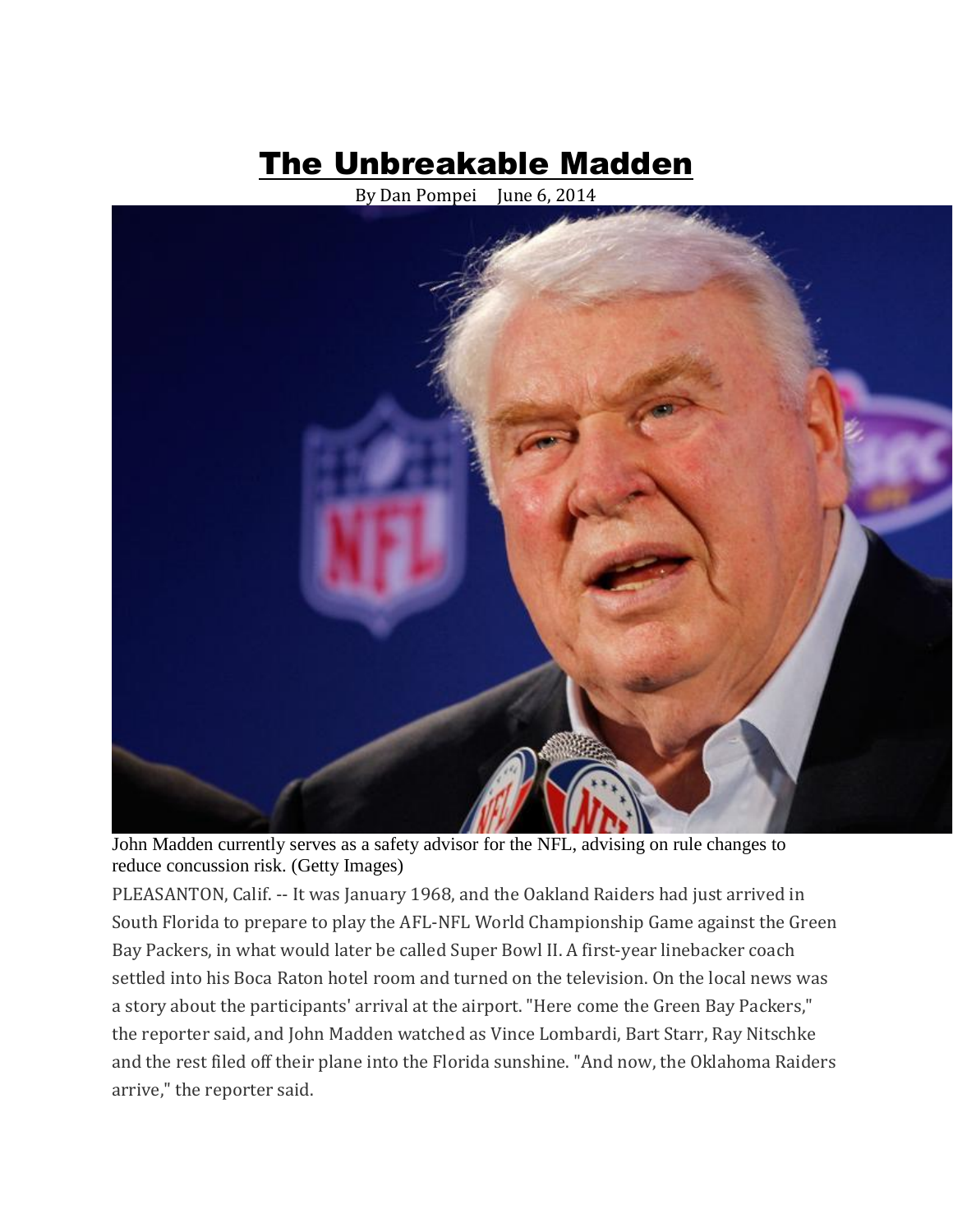Madden couldn't believe what he'd heard. "They didn't even know where the hell we were from," he said. "The guy called us the *Ok-la-ho-ma* Raiders. Really, they didn't even know what the hell to call the game. It was called the AFL-NFL championship game or some damn thing. Now, these teams have red carpets. Everyone is in suits, there are interviews and things going on. In those days, they didn't even know what state we were from."

It shows just how far the NFL has come. Madden has had a unique perspective on the growth of the league during the league's boom era, which, thanks to Madden, also could be called the *Boom!* era. No other person has been able to observe, understand, create and influence the history of the sport over that span like Madden had. Head coach. Broadcaster. Face of the iconic video game. And now, co-chairman of the NFL player safety advisory panel.

He was part of a league that appreciated a good head slap. He watched as the baton passed from Pete Rozelle to Paul Tagliabue to Roger Goodell. He saw the Raiders go from Oakland to Los Angeles, then back to Oakland, and saw five other teams pack up moving vans, too. He has delivered eulogies for George Blanda, Al Davis, Walter Payton, Pat Summerall and Gene Upshaw. "The man is an encyclopedia of modern football," said Rich McKay, who works closely with Madden as chairman of the competition committee.

Five years after he retired from broadcasting, Madden's body moves slowly, but his wit is quick and his mind sharp. You can see thousands of great stories behind his blue eyes, and if you stay with him, he'll give you the privilege of hearing some of them. "As football evolves, there aren't many people who know what it used to be," said the 78-year old who became a head coach at 32. He knows. He knows what it is now, too. And he knows where it's headed.

\* \* \*

Madden was an assistant at San Diego State under Don Coryell, one of the most influential offensive minds in history. Joe Gibbs was on that staff, too, and Chuck Noll was an assistant for the Chargers at the time. While they were sharing the city, Madden and Noll became close friends.

While Madden was head coach of the Raiders, Tom Flores was on his staff, and Rams coach George Allen and Colts coach Don Shula became trusted allies. In the golden era of coaches,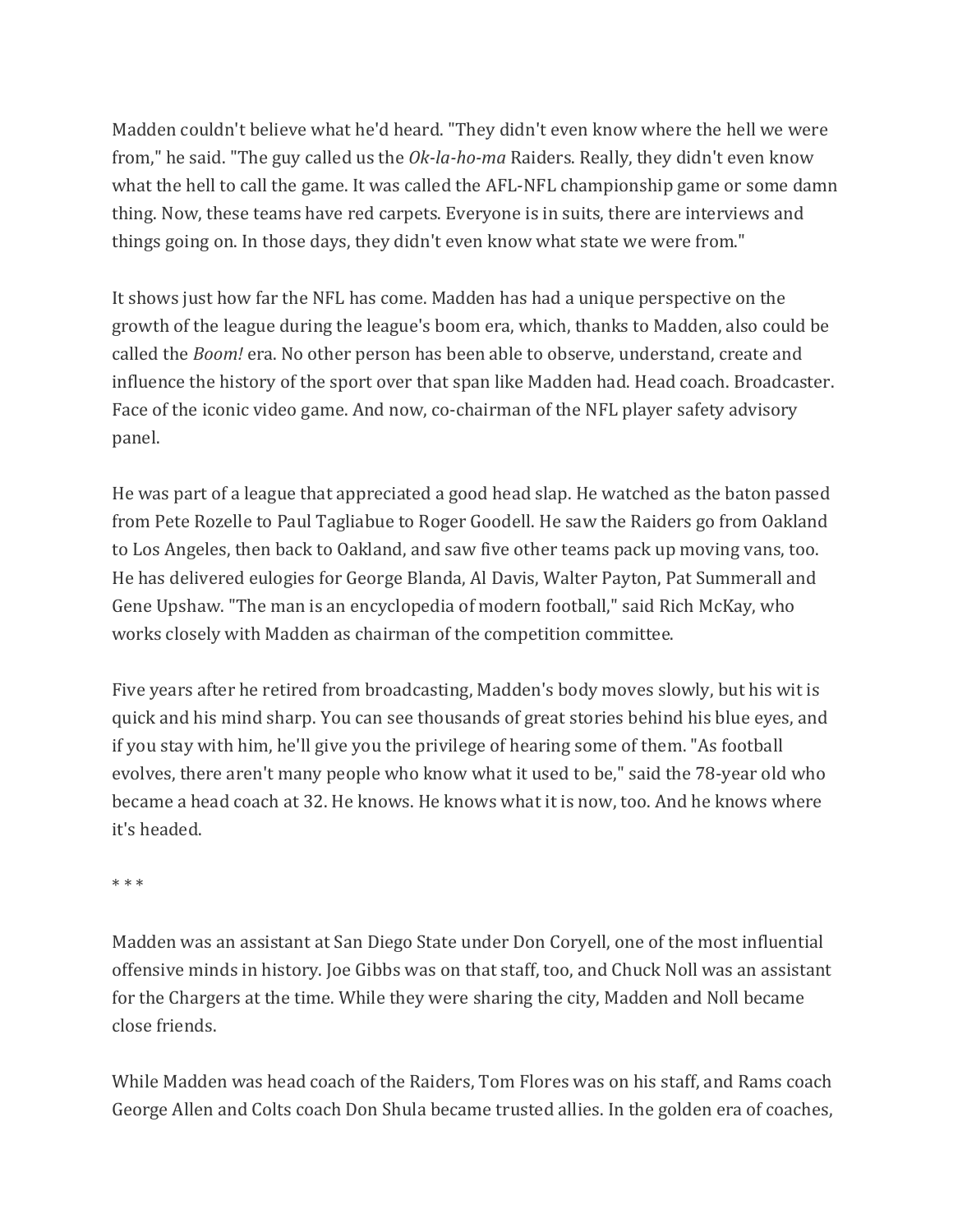Madden faced future Hall of Famers Noll, Allen, Shula, Paul Brown, Weeb Ewbank, Sid Gillman, Bud Grant, Tom Landry, Marv Levy and Hank Stram. His record against them: 36- 16-2.



Madden had a 103-32-7 career coaching record, including seven division titles, over 10 seasons with the Raiders. (Getty Images)

One of Madden's fondest memories is from Super Bowl II. "I was always a Vince Lombardi fan," he said. "My biggest thrill is, I looked up, and I was standing right across the field from Vince Lombardi in that game. I'm coaching, and he's coaching. I'm thinking, 'This is great. I'm coaching against Vince Lombardi.' Now, it's how many rings you got and all this stuff. In those days, it was, 'Wow, I'm coaching against Vince Lombardi.'"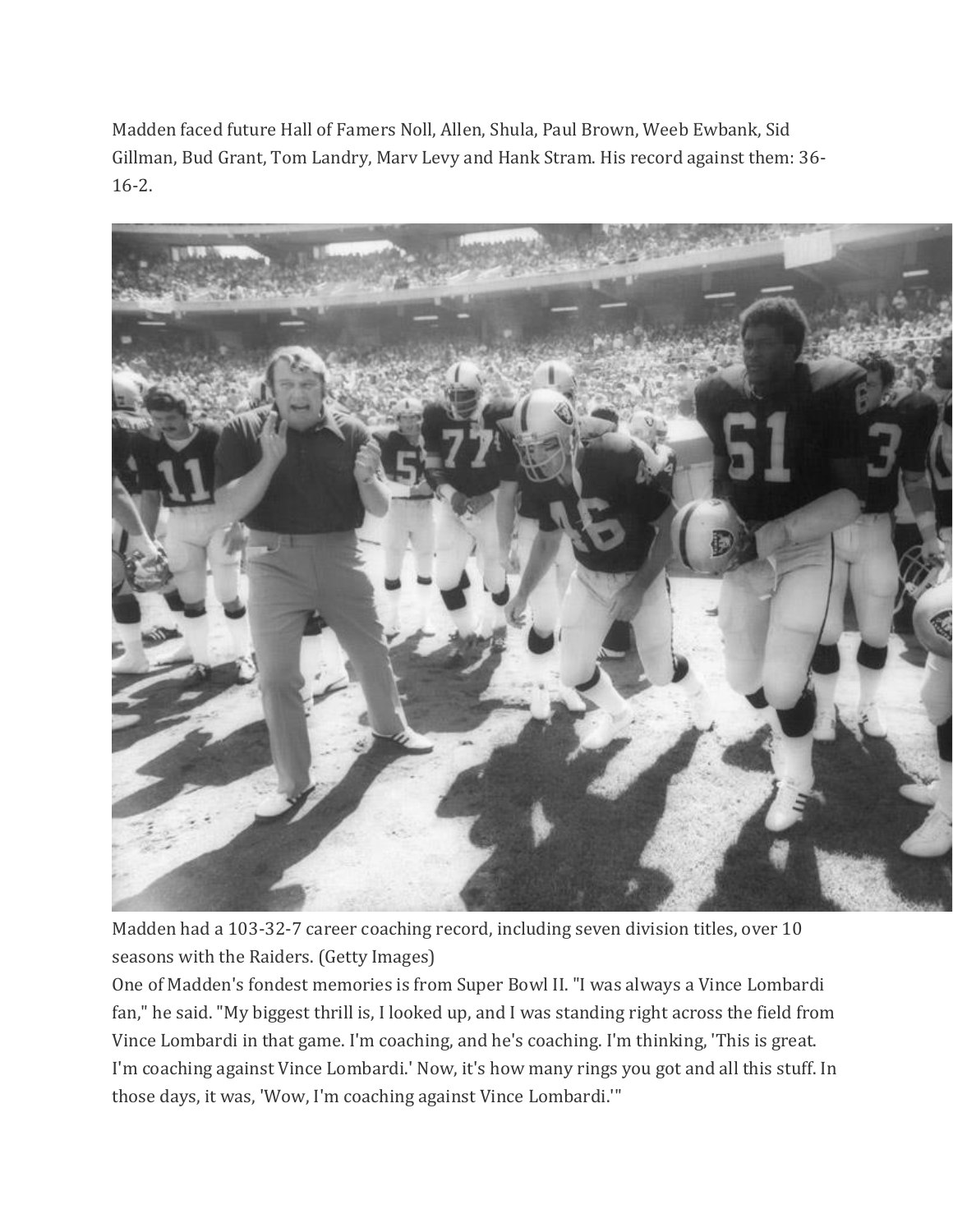In Madden's broadcasting days, he would arrive on a Thursday and visit each team on Friday. Inevitably, the team's head coach would invite Madden to watch practice, because he felt he could trust Madden and would like to hear his thoughts. No other broadcasters were doing this. Madden spent a lot of time talking offensive football with Bill Walsh, and he got to know Landry, who amazed him with his unflappable approach. He spent hours on a chalkboard with John McKay, whom he called a "damn good coach, a brilliant mind."

He also got to know the assistant coaches, among them Bill Parcells, Bill Belichick and Jon Gruden. Even today, Madden networks with coaches. He is the chairman of the coaches subcommittee to the competition committee, and he regularly discusses ideas to improve the game with committee members Tom Coughlin, John Harbaugh, Joe Philbin, Andy Reid, Ron Rivera and Mike Smith.

His coaching style was like none of theirs. When Madden became head coach of the Raiders in 1969, he had only three rules. (1) "Be on time." (2) "Pay attention." (3) "Play like hell when I tell you to." He didn't care about facial hair, wearing a suit on an airplane or forming neat lines for pregame stretching. "None of that stuff ever has won or lost a game," he said. Madden did not expect his players to practice with the same intensity with which they played. In those days, every practice was in pads, and wearing down over the course of a season was a concern. So he never asked for a great practice or hard hitting. He only demanded a great game. "You could only ask for it so many times," he said. "I only wanted to ask for it once a week."

In the era of Lombardi, Brown, Landry and Grant, Madden's approach was counterculture. In retrospect, he was perfect for the times and the team he was leading. Players who thrived under Madden such as Ken Stabler, John Matuszak and Ted Hendricks might not have achieved what they did in a different environment. They called him "Pinky." ("You could always tell he was mad when his face got red," Hendricks explained.)

Madden coached his practices much differently from how most coaches do it today. "If they made a mistake, it was, 'Run it again,'" he said. "I would get upset. 'If we don't get this straight, we'll get the cars lined up with lights on us, and we'll stay here all goddamn night until we get it right.' Now, they have scripts and plays. In football today, I would bet they run three times as many plays as I ran in practice. If I ran 100 plays, they run 300. That whole scripting thing drives me crazy. The coaches are out there looking at a script. Everyone has their head down. I think, how can you look down and teach? I was 'Use the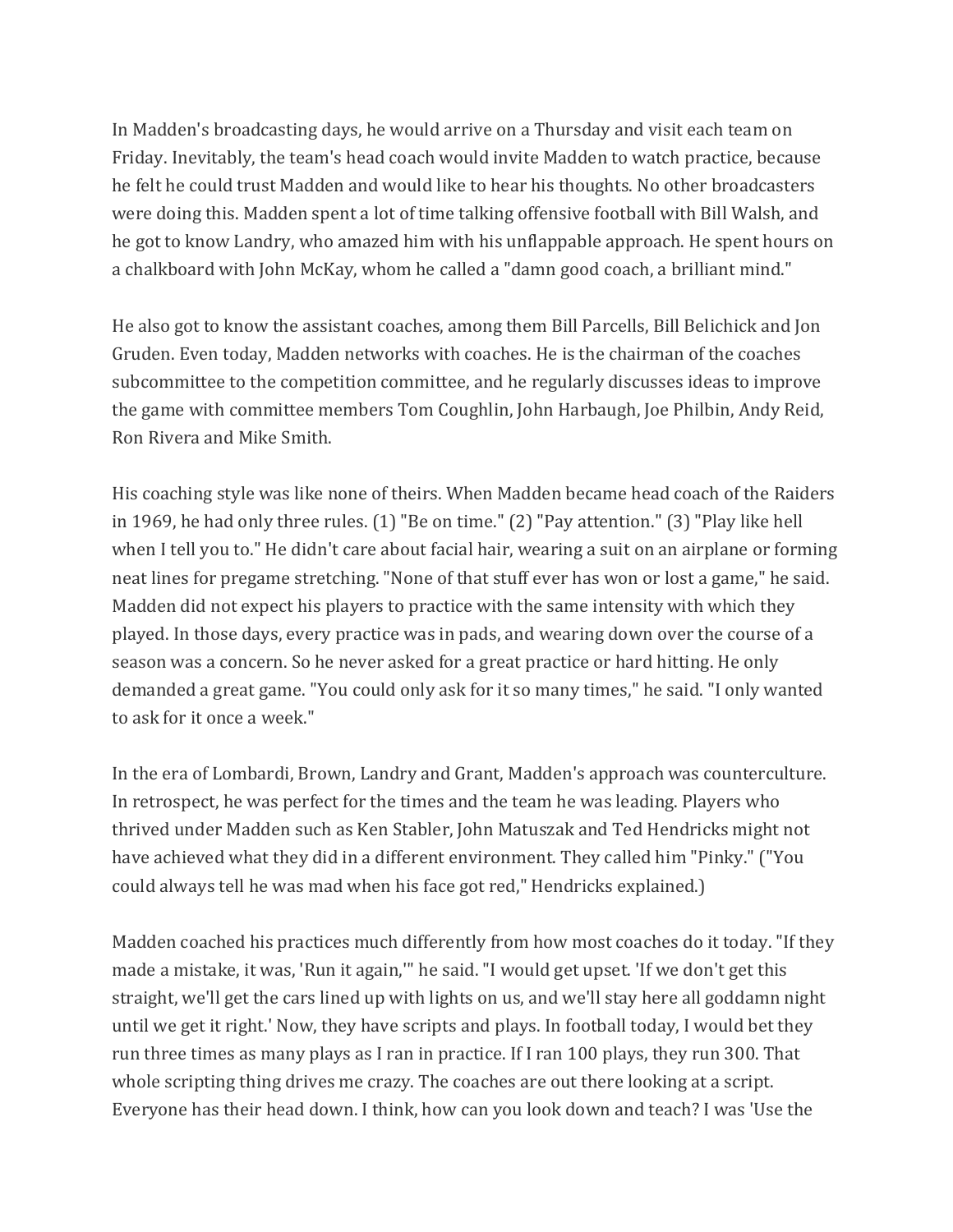right step, the right shoulder, no one jump offsides.' Those things were all important to me. So I guess I would have to up my pace in practice."

Game preparation has become more encompassing, in part because technology allows it. By the time Madden sits down at his desk in northern California on a Monday morning, he has access to every play from every game that was played on Sunday on his laptop. When he was coaching, Madden had access only to each opponent's previous two games, and that was on reel-to-reel.

Because game tape is so accessible and plays so easy to organize, Madden believes strategic trends are evolving more quickly than ever. "You used to compare things from year to year," he said. "Now, it's, *Last week this became big.* Towards the end of last season, all those bubble screens got bigger and bigger. People see what someone is doing successfully early in the season, and they are able to copy it and do it later in the season."

Today's coaches also benefit from instant replay. If replay had been in place in 1972, the most famous play in NFL history might not be so famous. Madden, who was on the sidelines for the Immaculate Reception, thinks the Franco Harris touchdown would have been overturned, and the Raiders subsequently would have beaten the Steelers. "It was a scoring play, so it would have been reviewed, and they would have seen the whole play," he said. "But they didn't see the play."

Madden says he can't figure out what 25 assistants do on modern staffs. He had six.

\* \* \*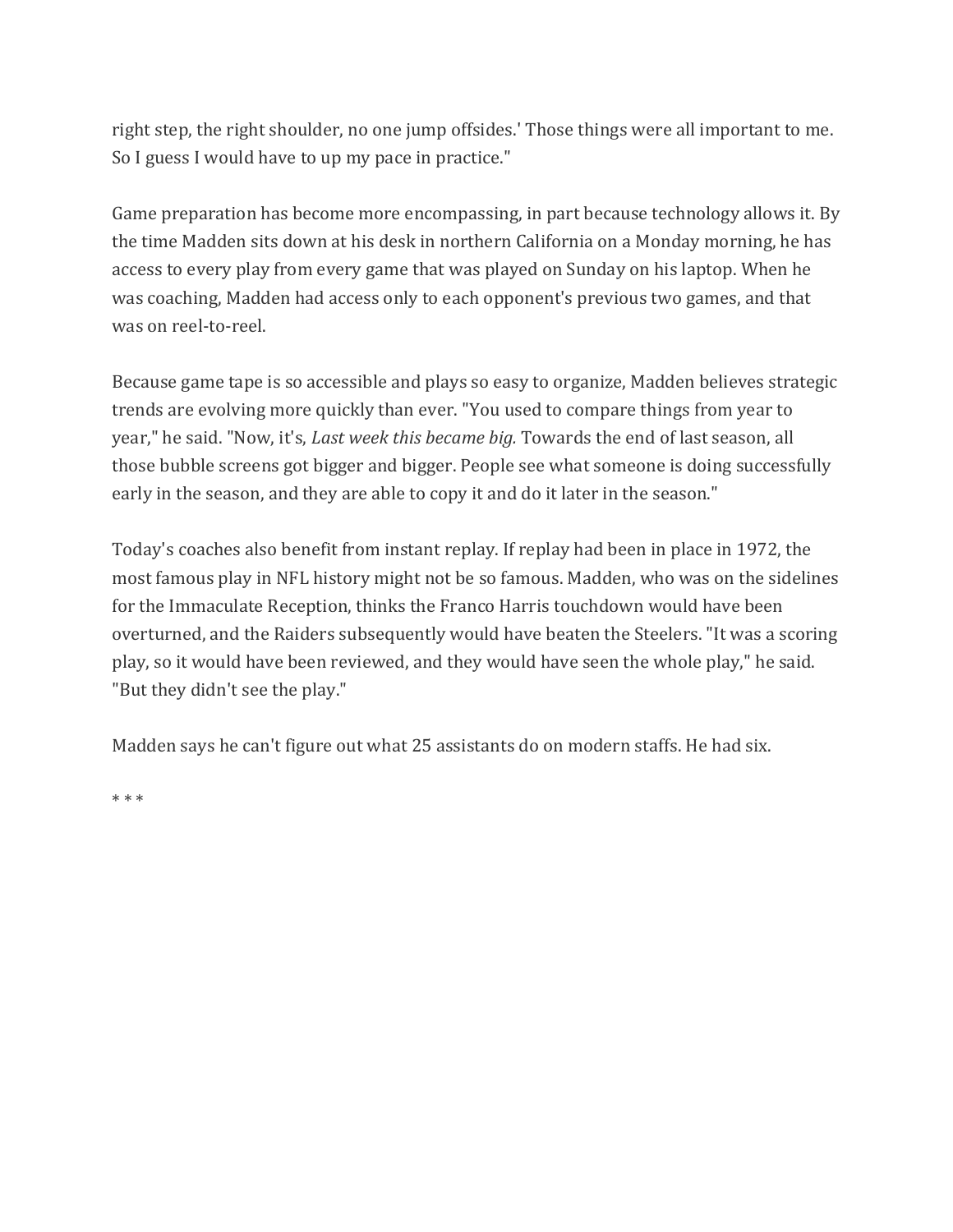

Madden often befriended his rival coaches, including Don Shula, whom he faced in the 1974 AFC playoffs. (Getty Images)Eleven-year old Jesse Madden plays quarterback on a flag football team. When John Madden watches his grandson's games, he sees an offense that is not unlike a lot of the offenses in the NFL -- no huddle, spread and tempo. "He's been in shotgun since he was eight," Madden said. "If he plays in high school and college, he will have been doing what they are doing now in the pros for 10 or 12 years. Whereas before, everything was new when a quarterback moved up a level. High school played one type of football. College played another type of football. And pro played yet another type. You'd have to adapt and adjust, every time you went up. Now they are all playing the same. That's how we're learning football today. That's why these quarterbacks can come in and play sooner than they ever had."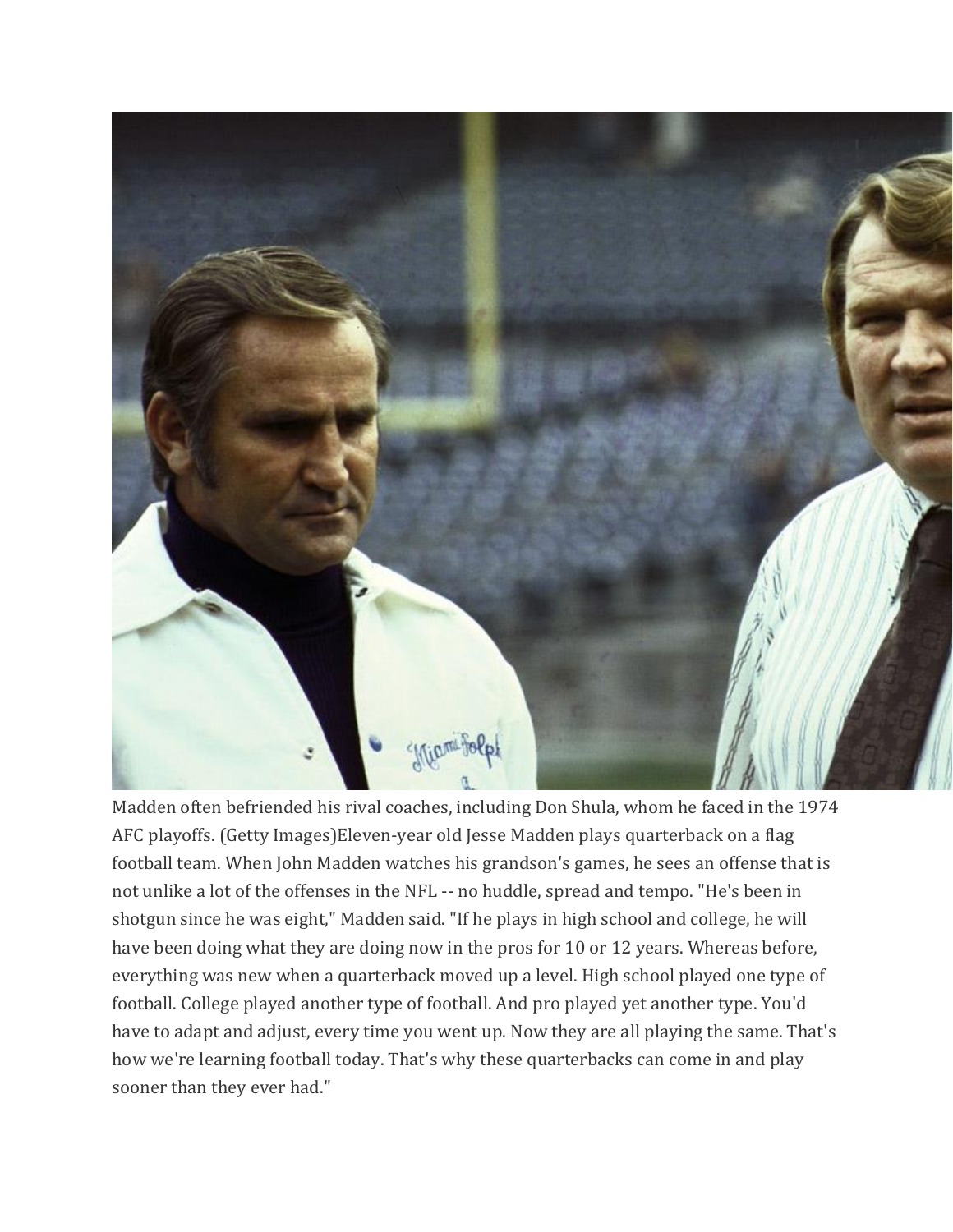In Madden's day, [the Sid Gillman style of offense](http://espn.go.com/classic/obit/s/2003/0103/1486725.html) ruled the NFL. Not so much anymore. "In the Sid Gillman offense, the medium routes were 17 yards," said Madden, who is a descendent from [the Gillman tree.](http://espn.go.com/nfl/story/_/page/coachingtreegillman130524/greatest-nfl-coaches-sid-gillman-coaching-tree) "Now the mediums, those patterns, are 10 yards. They don't run as many of those patterns as they used to, because they're getting rid of the ball quickly."

What has happened, in Madden's opinion, is that short, quick passes have become the solution to pass-protection problems. "It used to be, 'Block the blitz, and account for everyone,'" Madden said. "Now, it's, 'Don't account for anyone, and just throw it before they get there. Take care of the double-A gaps, don't let someone come free up the middle' -- and you can do that with shotgun."

The concept of getting rid of the ball quickly instead of trying to outnumber pass rushers gained traction in the 1980s, when Walsh had success with his West Coast offense. What we're seeing today isn't what Walsh had in mind. Madden gets a kick out of it when he hears people say the shotgun/spread attack that Peyton Manning uses in Denver is a West Coast offense. "Bill and I always joked about the shotgun," Madden said. "He once had this idea he was going to make the 49ers into a shotgun-passing team. Bill Walsh's shotgun. So he practices the whole preseason. Now he goes to Detroit, indoors, in the opener [in 1981]. And they can't hear. He had no silent count. They got beat. He didn't have any answers for it. So Bill Walsh never ran shotgun again. He ran it one time."

As the passing game has changed, so has the blocking game. Madden notes how often linemen use two point stances instead of three, and how they block with their hands instead of their shoulders. Even their shoulder pads have become much smaller, and they don't use arm pads anymore. But most linemen wear big gloves that look like they could be used in MMA training, because they help with punch.

The run game used to be about drive blocking and double teams. Now? "Most of the runs, you just direct a guy or redirect a guy," he said. "Or you try to cut a guy off, try to invite a guy off the field, knock him off and run inside of him."

The sweep was a popular run call in Madden's era that now is about as popular as bellbottom pants. Madden said instead of having running backs trying to hit the eight or nine hole on a sweep, today's teams are calling for quick screen passes to wide receivers or tight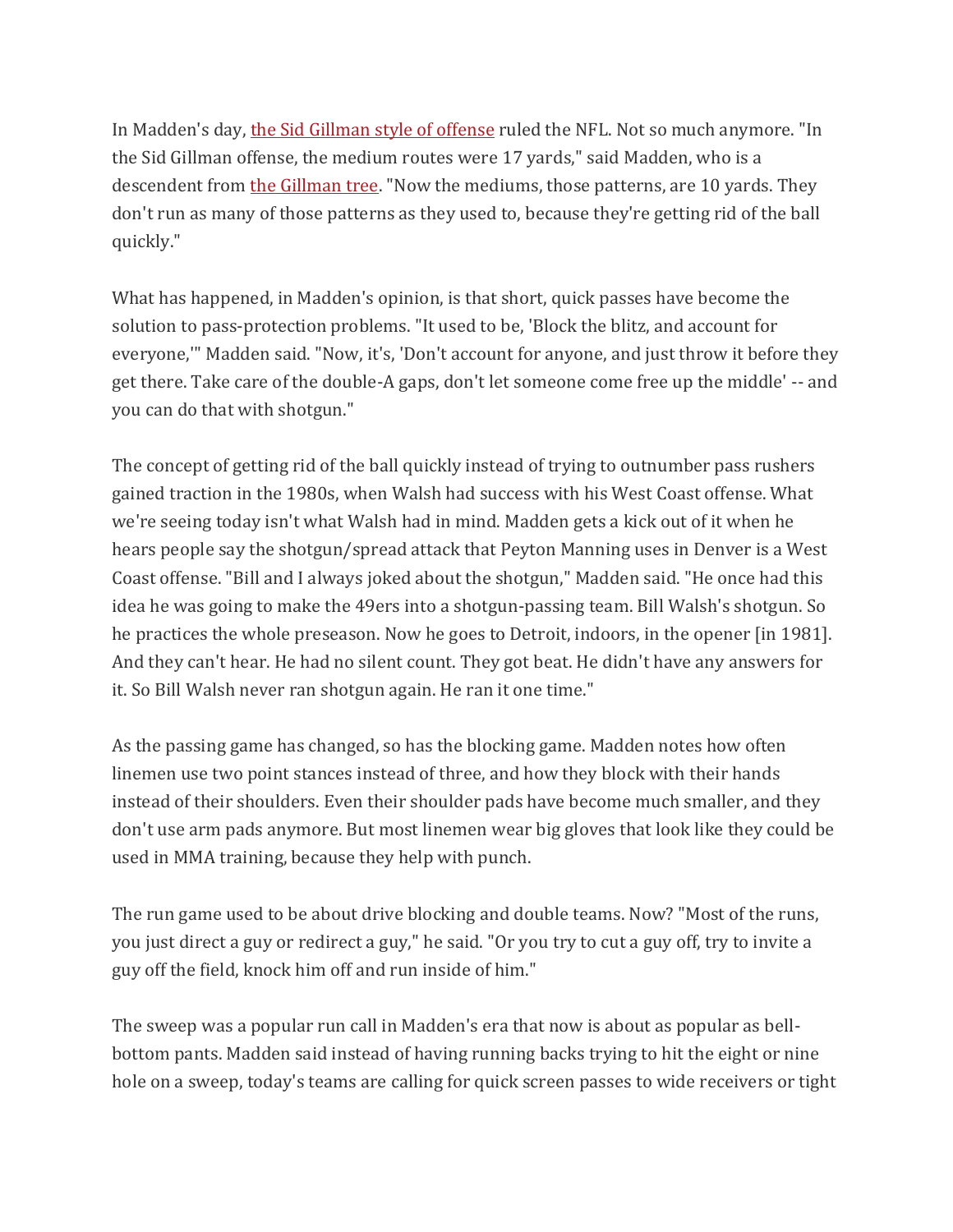ends, in the eight or nine hole. It's the same concept, but the emphasis is on athleticism and speed rather than brute force.

The Raiders' running game back in the day was set up by a blocking back and blocking tight end, two antiques today. "The fullback for all intents and purposes has been eliminated," Madden said. "Every team is basically one back. And the tight end as we knew it -- half a tackle, half a receiver and a real good blocker -- that isn't a position anymore. You take the tight end out of there and the fullback out of there, and all strong-side power running is done."

The devaluation of halfbacks has been a consequence. No halfbacks were taken in the first round of each of the last two drafts. "With the way the game is set up, I don't know that you can surround the back with enough weapons to make taking one high in the draft worthwhile anymore," Madden said.

\* \* \*

When Madden coached, almost all players weighed less than 300 pounds, and if a player weighed more, everyone lied about it. "That's why, for years, we used to list Art Shell at 295 or 298," Madden said. "He was over 300, but you'd never put that on the program."

Shell was a team leader who did most things the right way, but the future Hall of Famer refused to step on a scale like the other players, according to Madden. "I could have fined him," Madden said. "But I figured, what am I going to do? Take his money? He's the best left tackle in the NFL. He's still going to play left tackle. So I said, 'I'll tell you what I'll do. If you walk away from me and I look between your legs and I can't see daylight, we're going to talk.'

"Then Larry Allen comes in at 330 [in 1994], and they've got pom-poms," Madden said. "So that was kind of the breaking point." Today, an offensive lineman who weighs less than 300 pounds has very little chance to make it in the NFL, or even in a major college program.

When Madden left coaching after the 1978 season, PEDs really had not yet altered the NFL landscape. "We dealt with greenies or speed or bennies," he said. "That was the accepted thing. The difference between those things and steroids is, those things didn't help you. They made you think you were playing better, but they didn't help you at all. But steroids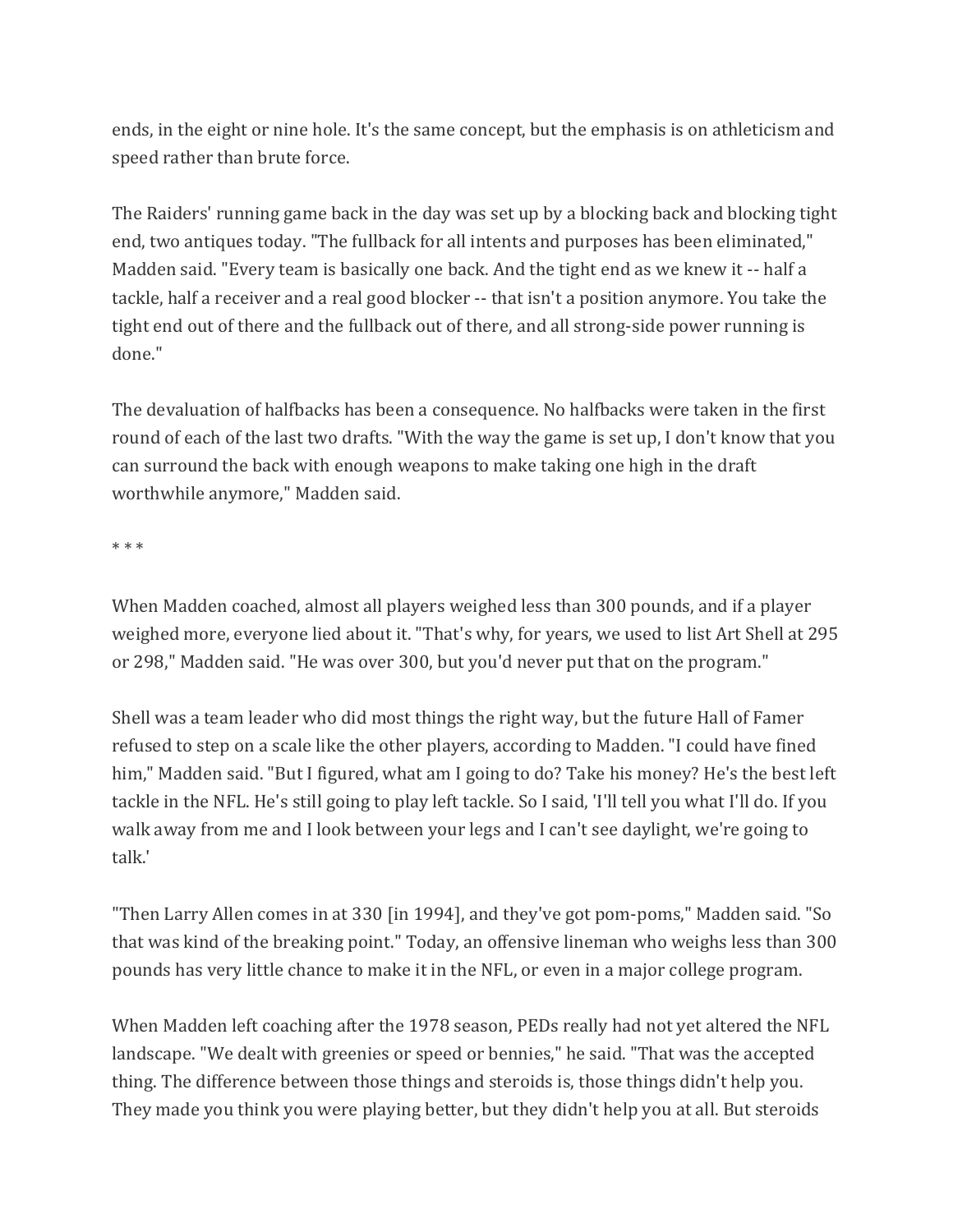helped. They made you bigger, stronger; they made you faster. They made you a better player, to the point [where] it wasn't fair if you were a non-steroid guy playing against a steroid guy." Painkillers were tamer in those days, too.

The Raiders of Madden's era were known as Hell's Angels in shoulder pads, and some of his players lived pretty hard. A team like that might be viewed quite differently today, but back then, most of the world winked and giggled at the bad boys. "I was before the drugs," Madden said. "The drug use came after I got out in football. I remember Bill Walsh, that drove him crazy, and Bill Parcells. They had no experience in it. That would have been in the '80s. That was the first big wave. To say I never had a player that took drugs, I don't know if that's true. But I don't remember cocaine. Maybe I was naïve. I don't think so. When I coached, it was alcohol. Guys would play and then go drink. They wouldn't have gotten caught up in the personal conduct policy, though, because cops didn't take them in. It was a different world."

Players got away with more on the field, too. After making a big play, no celebration was too outlandish. At one point, Madden criticized the league for outlawing certain player celebrations, but as the times have changed, so has Madden's opinion. "We're living in a different era now," he said. "The guy does it to get on SportsCenter. Then another guy sees it on SportsCenter, and he wants to do it. It becomes one-upsmanship, a contest. I like the celebrations and showing excitement, stuff that's real. But if you let it go too far, it's going to be all choreographed."

\* \* \*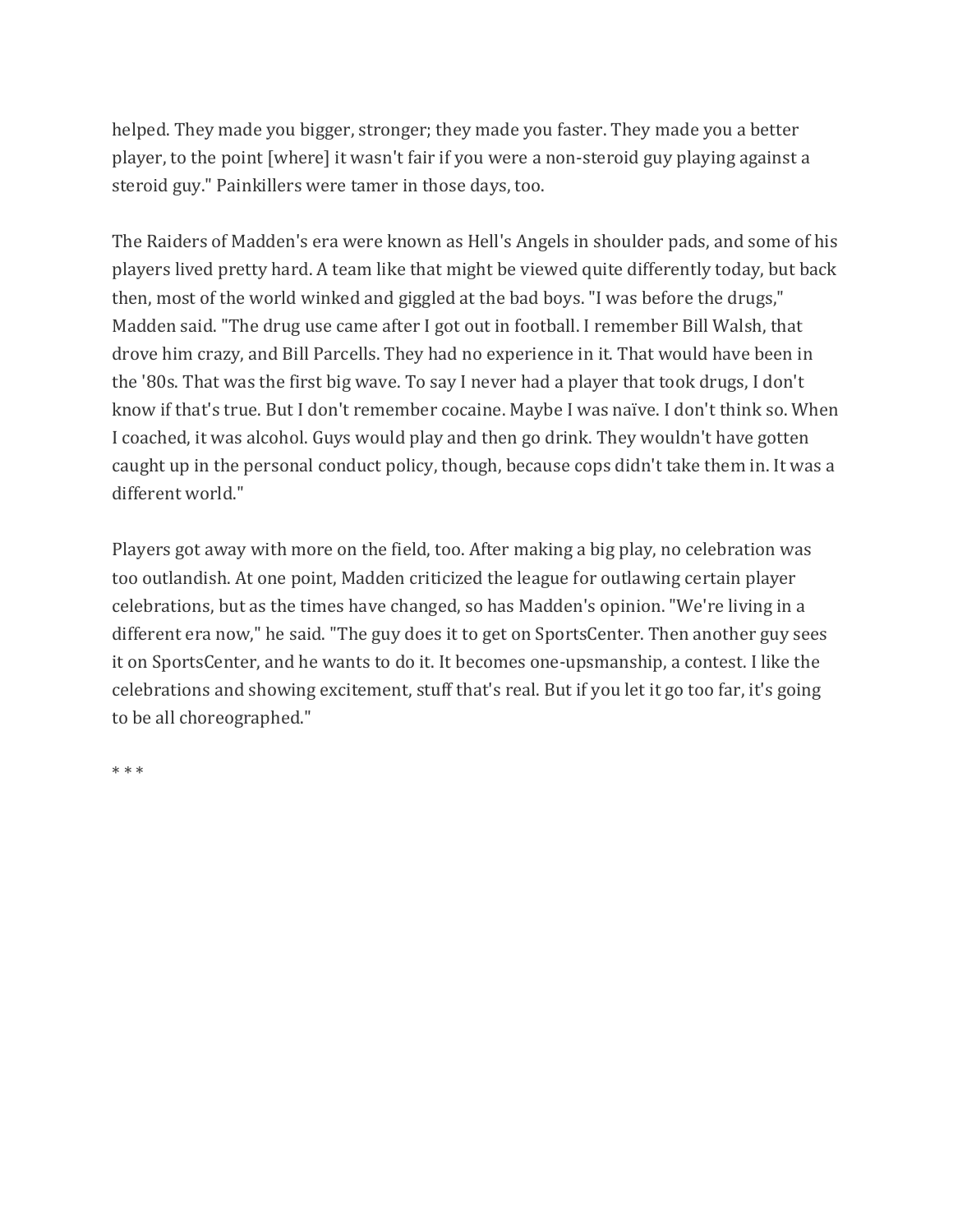

Madden has a simple office in Pleasanton, Calif., where he still breaks down game tape during the season. (Dan Pompei)In 1978, after 10 years as head coach of the Raiders, Madden had had enough. He found another passion in broadcasting, and he would become the A-team game analyst on four networks over his career. As the game he loved became more and more popular over the decades, so did Madden. The connection is not likely coincidental. Madden is in the Pro Football Hall of Fame as a coach, but he could have been inducted as an ambassador as well. A strong argument can be made that in its 94-year history, the league has never had a more powerful and effective representative. He had a rare ability to project passion on telecasts while maintaining neutrality. Madden combined a deep understanding of the game with an everyman persona, connecting with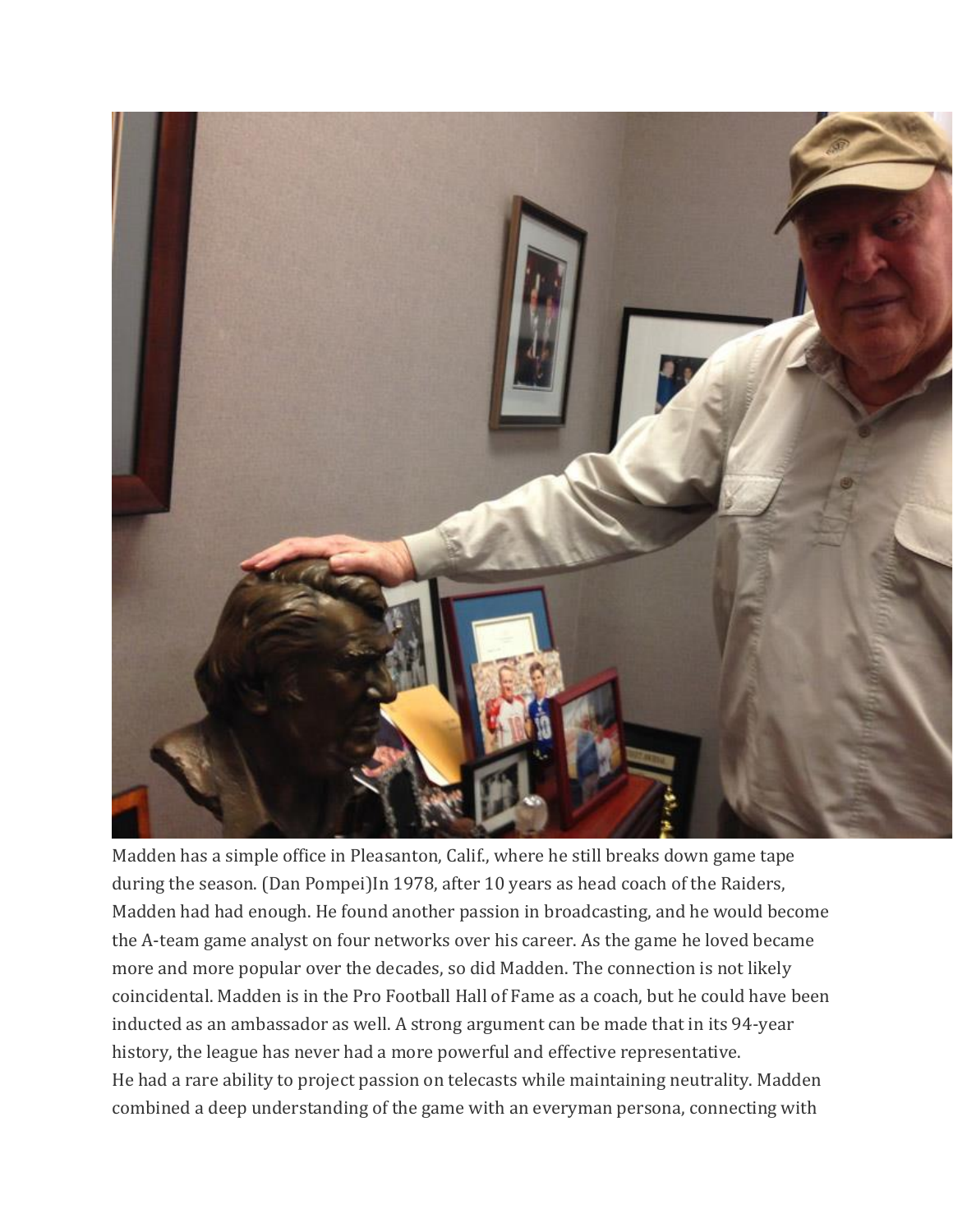viewers as easily as he had connected with players. It is perhaps his greatest gift. And so he sold football, even when he was selling lawn care products and screwdrivers. We all wanted to talk ball with him over a cold one, so he told us what kind of beer to drink.

An old offensive lineman, he would go on and on about the big uglies who were ignored by other broadcasters. "He helped glamorize offensive linemen," Anthony Munoz said in the 2011 book *Madden,*by Bryan Burwell. "We all love him for that."

In the 26 years since *John Madden Football* was released for Commodore and Apple II computers, the Madden games have sold more than 100 million units, making it the bestselling sports franchise in gaming history. More than 100 million fans have voted over the years for a favorite player to appear on the game's cover, too, with Richard Sherman beating out Cam Newton in this year's vote, as announced on Friday.

Madden NFL has impacted the game at a grass roots level. "Kids always played football in the street," Madden said. "'Run to the fire hydrant, and I'll throw it to you.' But they didn't know about blitzes and zone dogs, or Cover 3 and Cover 2, shotgun. They know all that stuff now." When the video game was being created, Madden lobbied for it to have the look of a televised game. Years later, he heard a Fox executive say he wanted football broadcasts to look more like the Madden game.

"Let me show you my deal back here," he said as he moves from his office to a 7,000 square-foot studio. On the wall are nine 63-inch television screens, surrounding one massive movie theater screen. Each screen is numbered. On Sundays during the football season, he has a different game playing on every screen, and if something interesting happens in one of them, he calls out for an assistant to switch that game to the big screen.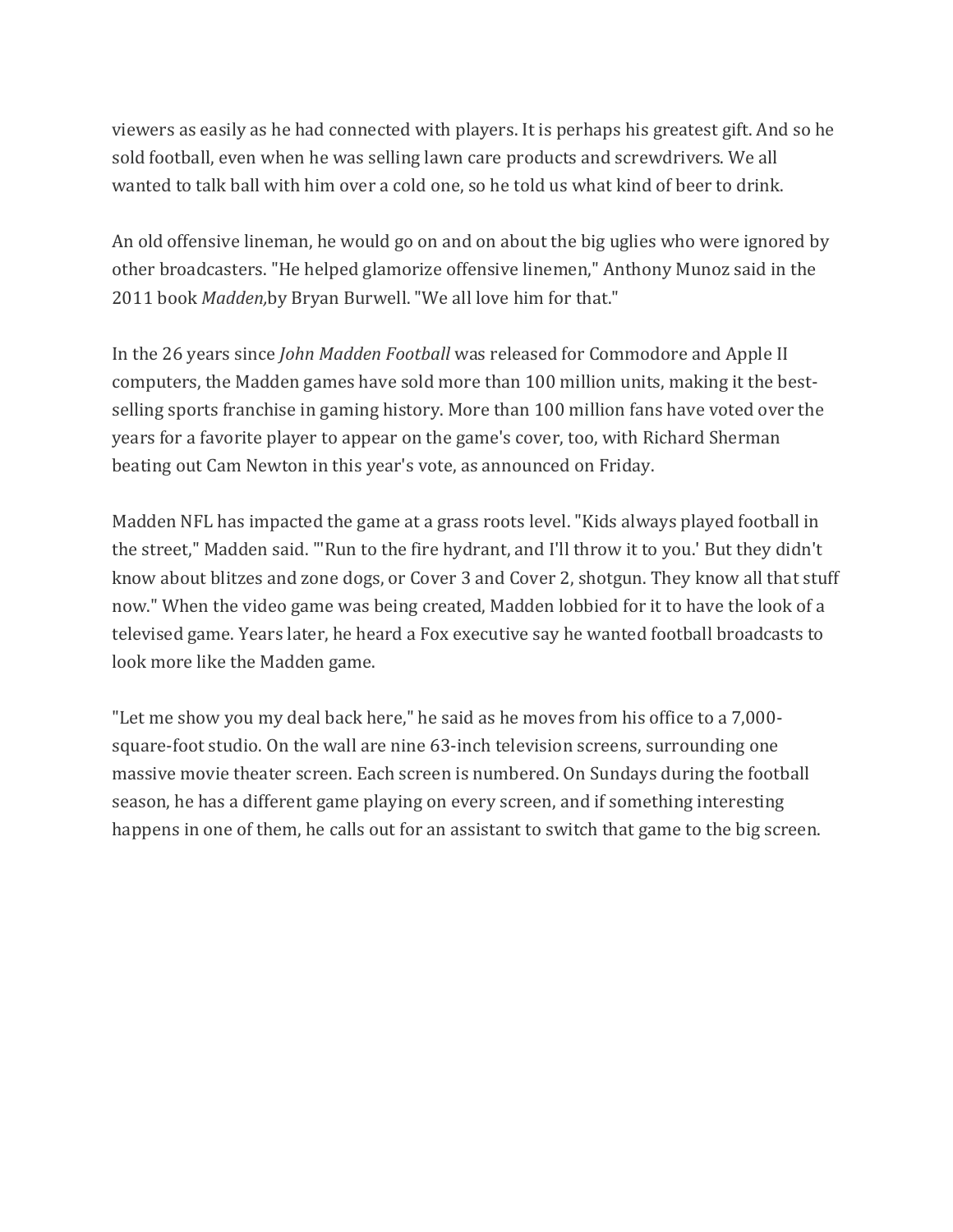

On NFL Sundays, Madden will invite around 100 people to watch the slate of games in his 7,000 square-foot studio. (Getty Images)Up to 100 people will join him -- family members, friends, hangers on. Madden sits in a big chair in the front of the room. Only the serious football fans can sit in the front row. Farther back is a second row of chairs. In this area, people talk a little and watch a little. Way in the back, there is a third row with tables filled with food and drink, where people can socialize and kids can run around.

It's a place where football and Madden bring together people of all kinds, just as they've done on a national scale for decades. Here, the NFL's popularity is easy to understand. "It's pretty good television," Madden said. "Reality television has gotten so big where you can see things as they happen, see behind the scenes. The NFL was reality television before reality television. We all know people gamble on it, and this fantasy football is big. It's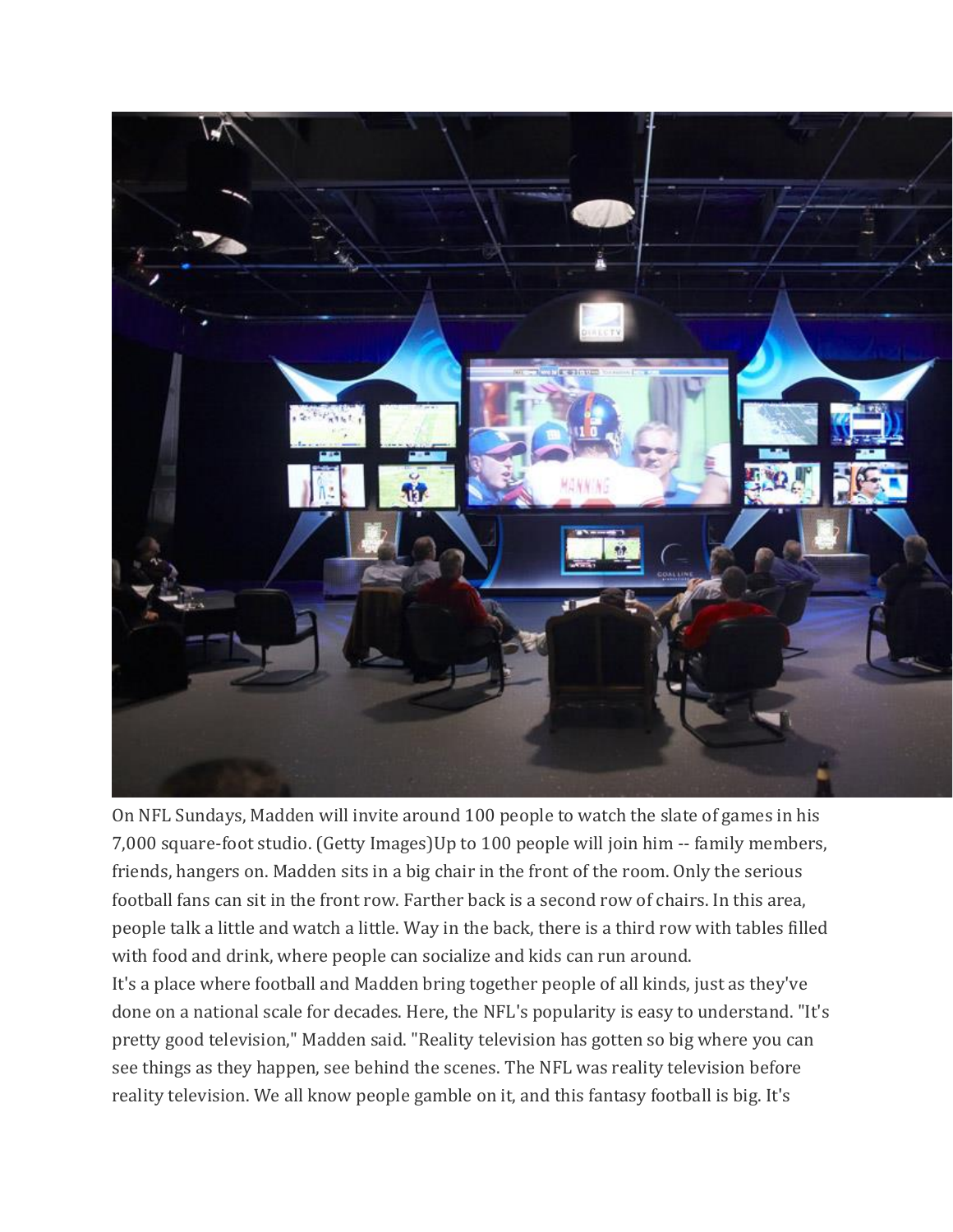become the accepted thing to do to watch football on Sunday and Sunday night. There is nothing better. And it's free."

\* \* \*

On many Friday afternoons during the season, Madden is on a conference call for the player safety advisory panel. No one watches more game tape than Madden, according to a league official, and he's usually bubbling with thoughts, exchanging ideas with NFL executives all week. He was the driving force behind the initiative to make all players wear knee pads and thigh pads last year. This year, he was behind the rule clarification that will prevent linemen from hitting other linemen in the face.

One of his missions is to make tackling safer, and that means taking the helmet out of the hit as much as possible. "We have to keep chopping away at that," Madden said. "That's the only piece of equipment they have that can be a weapon. I'd like to see the forearms, shoulders, arms and hands get back into tackling, hitting and blocking. It has to be taught. It's coaching."

Madden's enlightenment about head injuries is a good barometer for how the league has changed. "I remember being in the dark ages," Madden said. '"What happened? *He just got dinged.* 'Oh, good, at least it wasn't a knee.' We had smelling salts. I thought if you broke one of those ammonia capsules and put it under a guy's nose, and if his head jerked back, he was OK. I swear I did. At some point you have to admit that stuff. It was treated more like getting the wind knocked out of you."

Madden believes quarterbacks can prevent some of the game's most dangerous collisions. He said Stabler never would have thrown a post over the middle with a safety sitting over the top. Many of today's quarterbacks do, and part of it is strategy. As Cover 2 became more popular in the '90s, big hits over the middle became more prevalent. "This is where a lot of the helmet-to-helmet stuff and defenseless-player stuff came about," Madden said. "In Cover 2, they run the Mike deep, and the way to beat that is down the seam. They throw it over the Mike, between the safeties. That gets the receiver up in the air. If these guys can't get there to knock the ball down, the safeties get there to dislodge. That helmet-to-helmet was a taught technique to dislodge in Cover 2."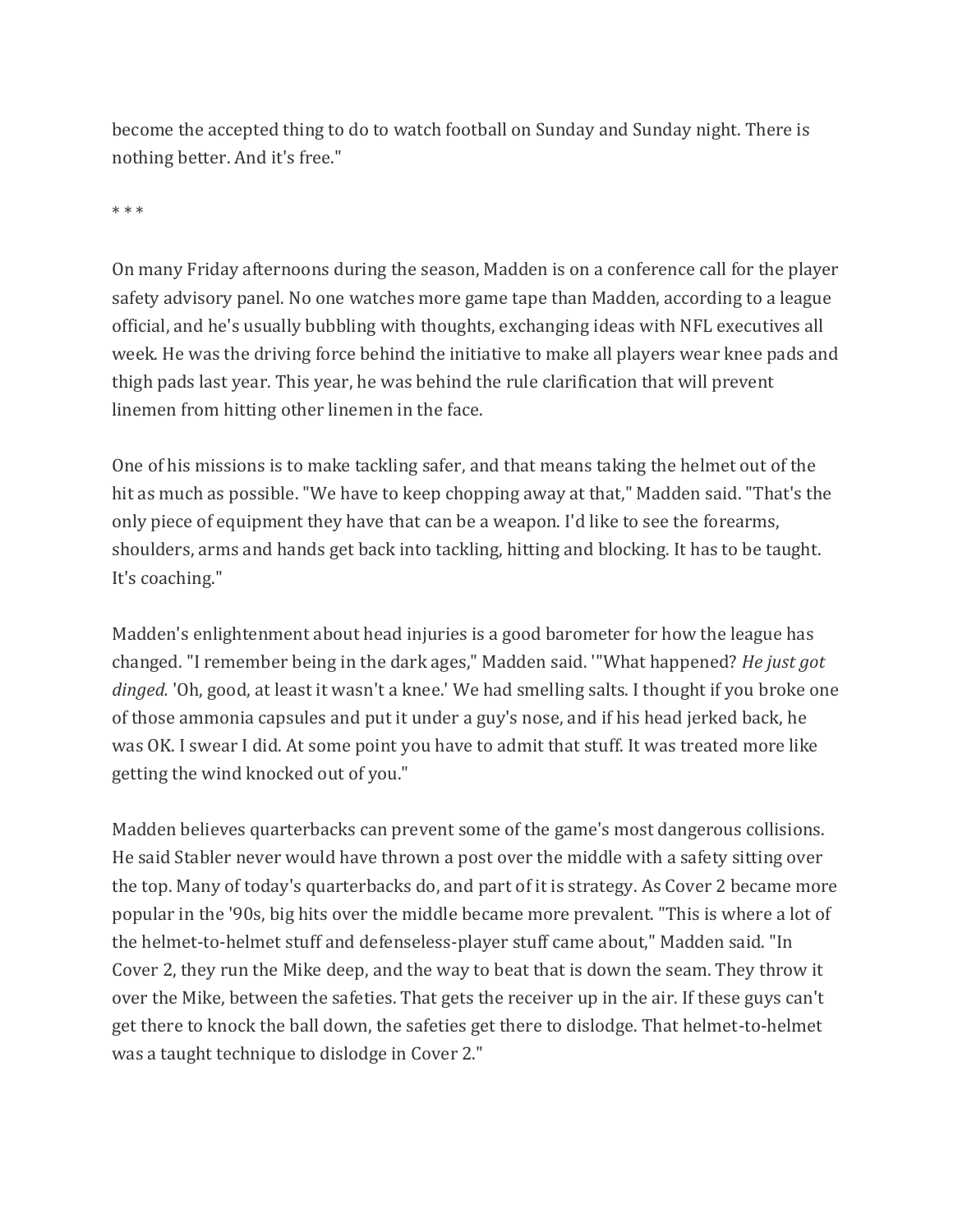## RELATED ARTICLES [THE SECOND ACT OF ELWAY](http://www.sportsonearth.com/article/72414460/denver-broncos-john-elway-rare-front-office-success)

[Few star players make the jump to successful top-level executives in the NFL, but John Elway is breaking the](http://www.sportsonearth.com/article/72414460/denver-broncos-john-elway-rare-front-office-success)  [mold.…](http://www.sportsonearth.com/article/72414460/denver-broncos-john-elway-rare-front-office-success) More»

#### [THE NEW PAPA BEAR](http://www.sportsonearth.com/article/64392710/mike-ditka-chicago-bears-nfl)

Long since his last NFL game, Mike Ditka's appeal is as high as ever. His name is on cigars, wines, sausages,... More»

#### [THE BEST DEFENSES IN](http://www.sportsonearth.com/article/68778308/nfl-ranking-best-defenses-in-history-seattle-seahawks-chicago-bears) NFL HISTORY

[The Seahawks' dominant performance in the Super Bowl has their defense in the conversation for the best](http://www.sportsonearth.com/article/68778308/nfl-ranking-best-defenses-in-history-seattle-seahawks-chicago-bears)  [ever.…](http://www.sportsonearth.com/article/68778308/nfl-ranking-best-defenses-in-history-seattle-seahawks-chicago-bears) More»

#### [FORD: A MAN OF THE PEOPLE](http://www.sportsonearth.com/article/69032780/detroit-lions-owner-william-clay-ford-obituary)

History will remember William Clay Ford as the NFL owner who could not win. But instead, we should remember [Ford,…](http://www.sportsonearth.com/article/69032780/detroit-lions-owner-william-clay-ford-obituary) More»

### [CAN THIS MAN HELP SAVE THE NFL'S SOUL?](http://www.sportsonearth.com/article/70031920/nfl-meetings-roger-goodell-keynote-speaker-dov-seidman)

[For this year's keynote address at the NFL meetings, Goodell tabbed Dov Seidman, author of "How: Why HOW We](http://www.sportsonearth.com/article/70031920/nfl-meetings-roger-goodell-keynote-speaker-dov-seidman)  Do… [More»](http://www.sportsonearth.com/article/70031920/nfl-meetings-roger-goodell-keynote-speaker-dov-seidman)

Madden coached one of the game's most feared safeties in Jack Tatum, who named his autobiography *They Call Me Assassin*. It's difficult to imagine the 1975 version of Tatum playing in today's NFL. "He would have had to make some changes," Madden said. "But Jack Tatum was real smart. He was a great guy. He knew what he could do and what he couldn't do. He would adjust very quickly. There are not a lot of guys like Jack Tatum." Safety isn't Madden's only focus. He wants to see coaches allowed to use tablets on the sideline. He envisions 20-man practice squads and special coaches for player development. He wishes for a simplified rulebook to clear up a lot of the confusion. And there's much more.

Madden reaches into his pocket and pulls out a football card of Summerall from 1962. "A guy gave me this last week," he said. "Look at the last sentence on the back. He was perfect in extra points, 46-of-46. Now, 55 years later, we're saying we ought to move the extra point back, because they're too easy. I don't think we need that."

Much more than an ambassador for the game, Madden is a hands-on steward and guardian, and he takes it very seriously. "I just want to watch the game and make it as good as it can be, as safe as it can be," he said.

\* \* \*